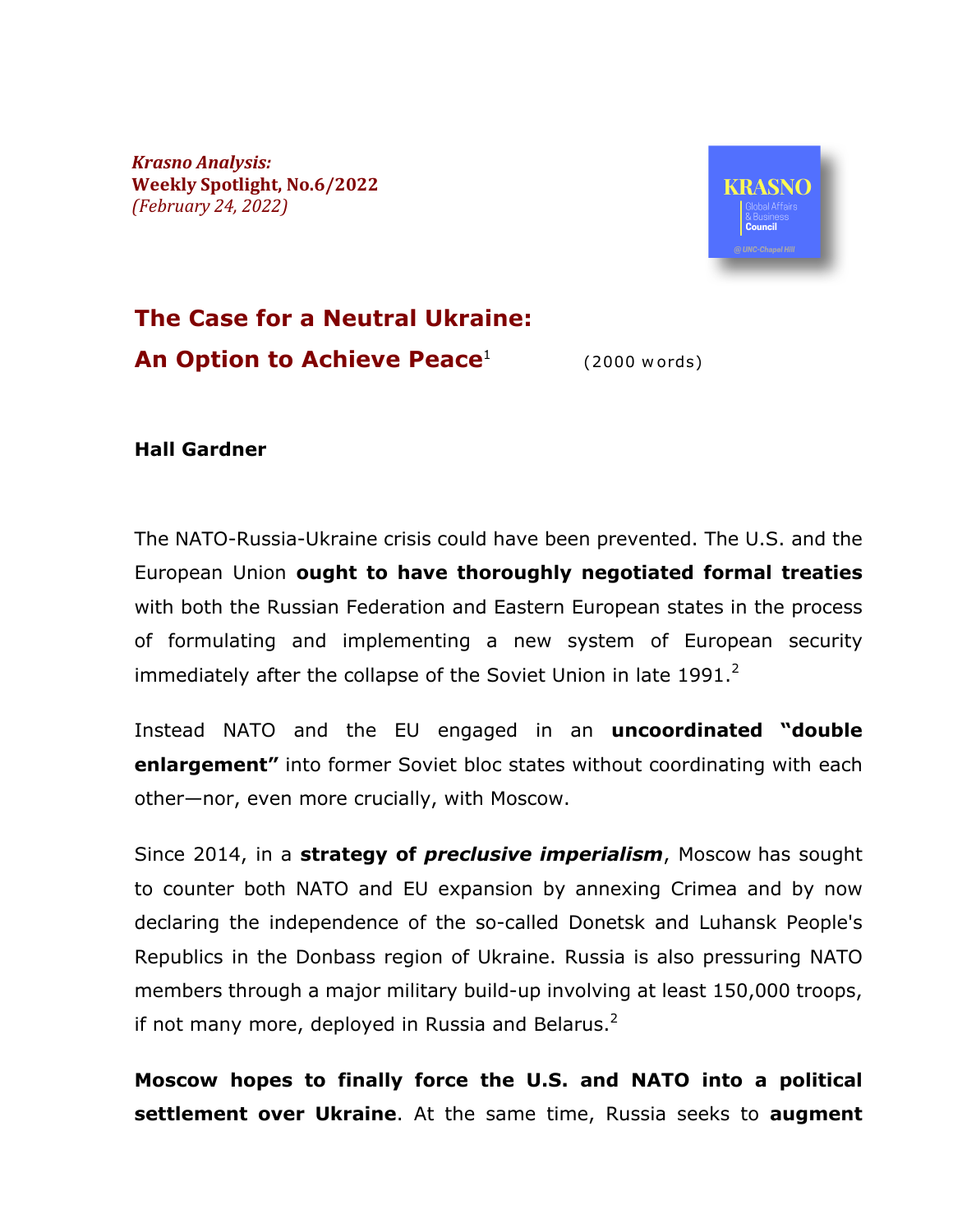**social and political tensions inside Ukraine** in an effort to check the possibility that the Biden administration and the "Baltic Black Sea alliance" (with Lithuania and Poland) might strengthen their support for Kiev's goals to regain control over the Donbass region and Crimea.

Putin expects that his now overt military support for the independence of the Donetsk and Luhansk People's Republics, coupled with threats to invade more of an already truncated Ukraine, **will soon force the U.S., NATO and the Europeans to implement a new European Security treaty.** 

With Kiev now declaring a state of emergency, the major question is **whether Russia will move beyond the Donbass** and seek to expand its control over the Azov region so as to provide a land bridge from Crimea to southern Ukraine. The more extreme scenario would be for Moscow to **directly threaten, if not seize Kiev**, the historic birthplace of Russia.

NATO's military pressures, even if coupled with strong U.S. and EU sanctions, will not prevent Putin from attempting to incorporate much of Ukraine into the Russian Federation regardless of the risks to the Russian economy. While **staged sanctions should be applied, they must also be accompanied by significant geopolitical compromises**, if the deep disputes leading to this dangerous crisis are to ameliorated and if Moscow is not to march to Kiev—at the real risk of major power war.

A significant geopolitical compromise could take the form of **backing the formation of a neutral, non-nuclear Ukraine** as a step toward the implementation of a new European security treaty.

### **The Russian and Chinese Backlash**

After he had warned President Bill Clinton on numerous occasions of a brewing Russian backlash in response to NATO enlargement, it is not accidental that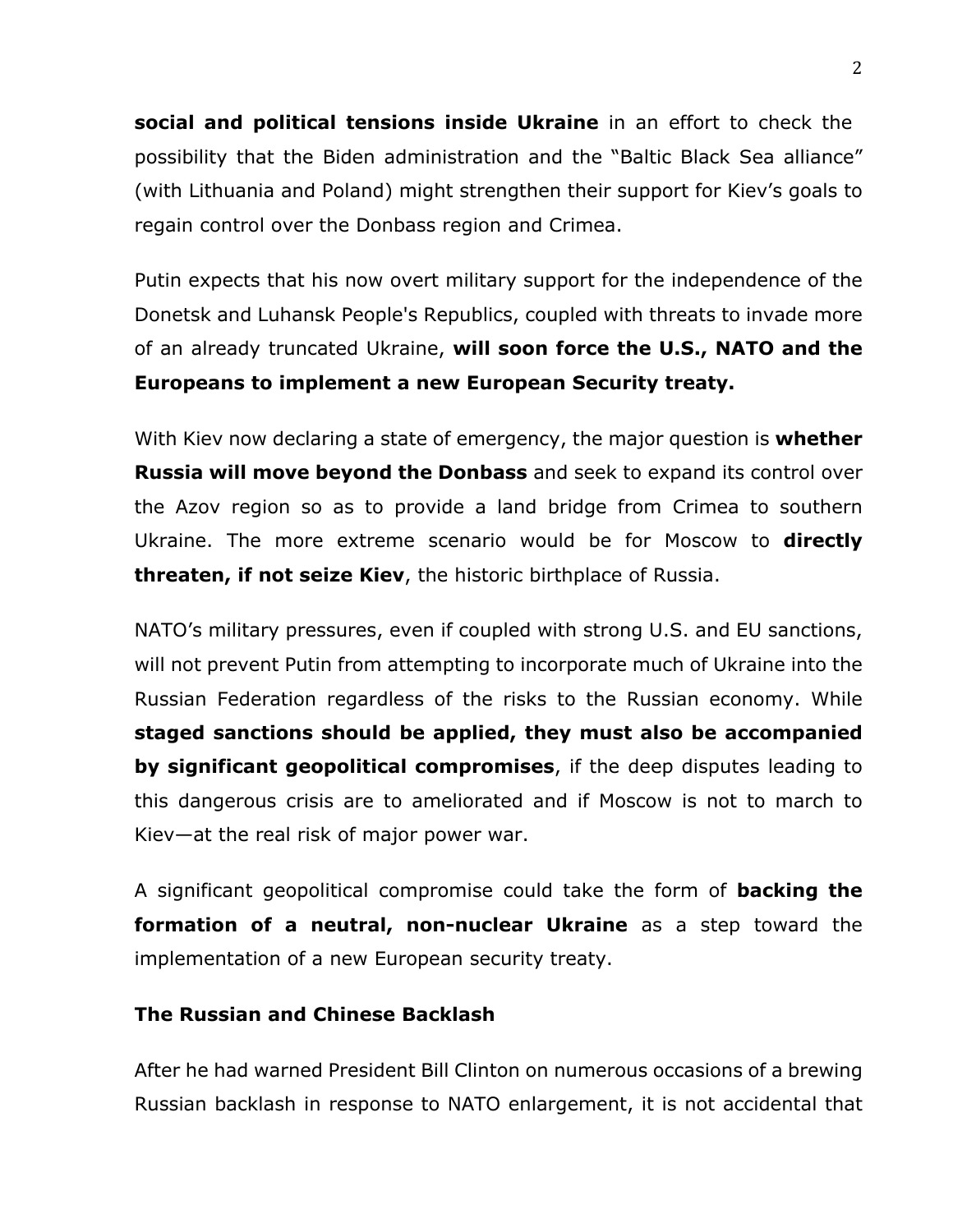Russian President **Boris Yeltsin** suddenly resigned from power in January 2000 just a few months after the March-June 1999 NATO air war "over" Kosovo. Vladimir Putin then became Acting President.

From Moscow's perspective, the **air war over Kosovo** represented NATO's first violation of the 1997 NATO-Russia Founding Act that had promised to "build together a lasting and inclusive peace in the Euro-Atlantic area on the principles of democracy and cooperative security."

The fact that NATO announced at its **2008 Bucharest Summit** that both Ukraine and Georgia could eventually join NATO - without Russia's input further angered Moscow as did the EU announcement that former Soviet bloc states, including Georgia and Ukraine, could establish **closer ties to the EU "Eastern Partnership"** in 2008-09. This uncoordinated NATO-EU double enlargement led Moscow to punish Georgia in the 2008 Georgia-Russia war.

The U.S. recognition of **Kosovo's independence** in February 2008, eight years after the war over Kosovo, additionally led Moscow to **recognize the independence of South Ossetia and Abkhazia from Georgia** in a *tit for tat* measure. <sup>3</sup> The NATO-led air war "over" Kosovo leading to Kosovar independence subsequently provided justification, rightfully or wrongfully, for Moscow to proclaim its support for the independence of the so-called Donetsk and Luhansk People's Republics in February 2022.

The **2014 Euromaidan Revolution in Ukraine** led Moscow to fear that Kiev would soon join NATO (and the EU) and force the removal of Russia's military base leased at **Sevastopol**. Moscow annexed Crimea, while also engaging in political-military interference in eastern Ukraine.

In effect, Russia engaged in **acts of** *preclusive imperialism* that were seen by Washington as "illegally" violating the 1994 Budapest accords, among other treaties. For its part, Moscow feared that Ukraine's membership in NATO could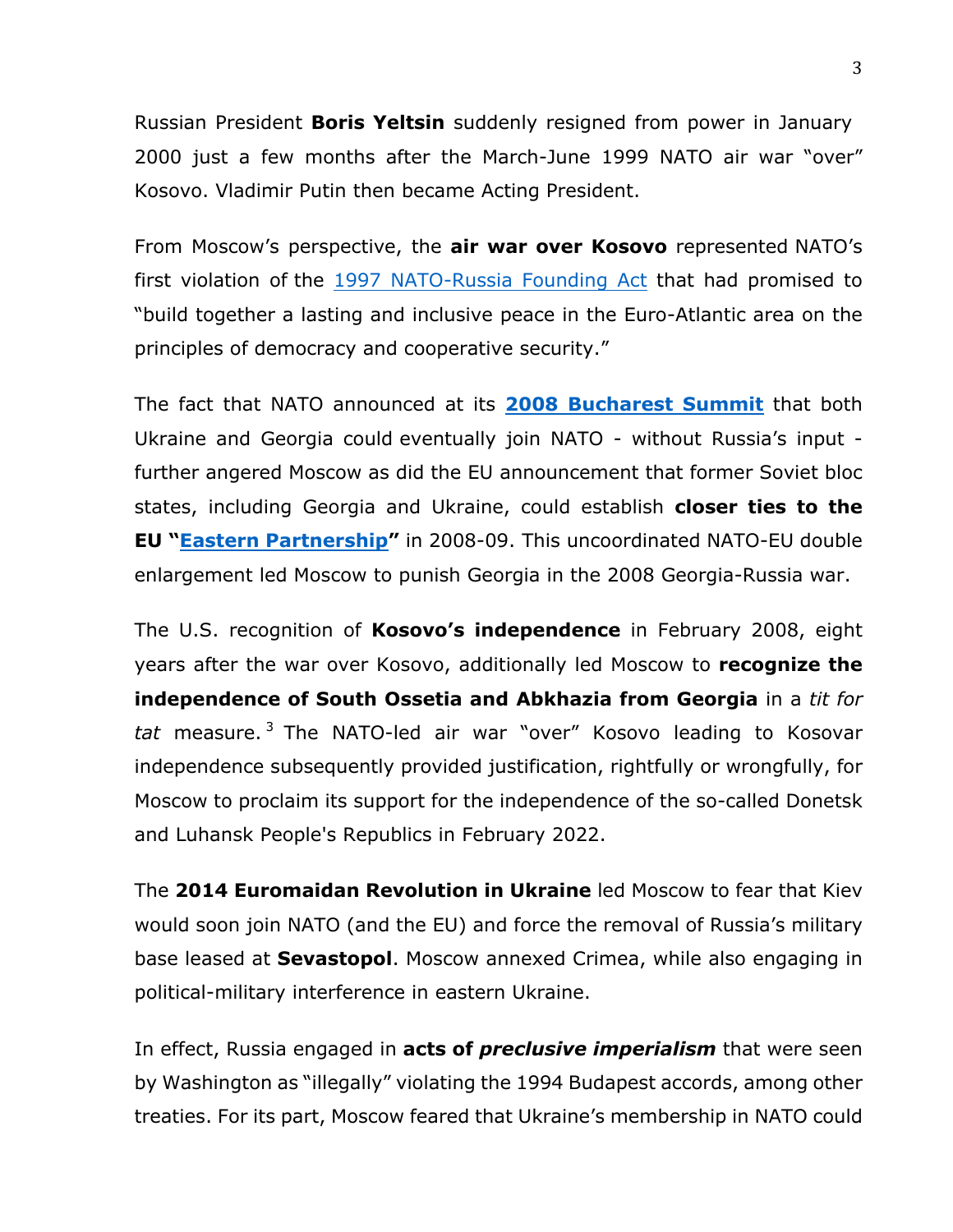permit NATO to more easily back Ukrainian irredentist claims to Russian territory. It **might permit NATO to control the Black Sea** from the geostrategic position of Sevastopol against Moscow's perceived vital interests—including its regional trade and energy routes.

#### **NATO's Promises**

The dilemma is that the U.S. and NATO have been reluctant to make an about face and alter their position that promised eventual NATO membership for Ukraine and Georgia at the 2008 Bucharest summit. **Washington overruled French and German opposition against Ukraine's membership in the long run.** This is true even if Kiev, as President Biden himself admitted in his January 2022 press conference, is far from being ready to join NATO.

On the one hand, Ukraine is far from achieving democratic and economic reforms. On the other hand, from a purely strategic perspective, there is no way NATO itself should be put in the provocative position of defending contested Ukrainian boundaries and waterways until Russia and Ukraine are eventually able to resolve those disputes, most likely with multilateral French, German, and OSCE assistance. Such a scenario, however, is not likely in the present situation.

It has nevertheless been argued by the U.S. Congress that not to enlarge NATO to Ukraine would somehow undermine **American and NATO credibility,** particularly given the fact that Kiev has been trying to force the American hand by amending Ukraine's Constitution in 2019 to make NATO and EU membership a strategic foreign and security policy objective.

A position also backed by Lithuania and Poland, this is a clear case of the "tail wagging the dog," or of **lesser powers seeking to manipulate major powers,** in Hans Morgenthau's traditional realist critique. It is up to the U.S.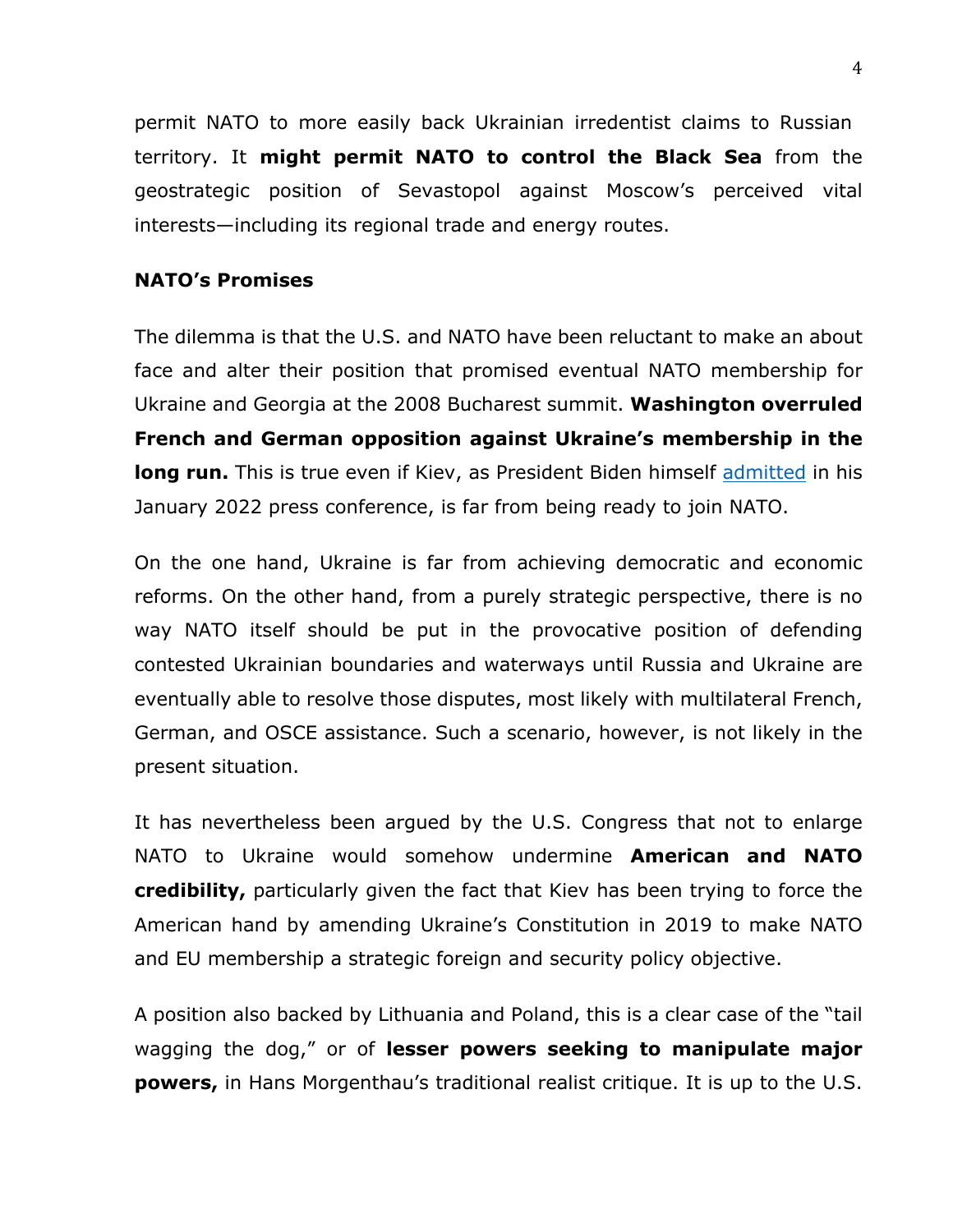and Europeans—not Kiev—to determine how to best to deal with Ukrainian security within a NATO context.

The fact of the matter is that Washington (and the Europeans) will gain even greater credibility and legitimacy, if they begin to use all of the diplomatic tools at their disposal in the effort to **bring Russia into a new relationship with Ukraine and with its eastern European neighbors** as soon as possible.

This can be achieved by **forging a new European security treaty** instead of blindly supporting NATO and EU enlargement to Ukraine (and Georgia) that will continue to antagonize Moscow.

# **Ukrainian Neutrality**

Even after the deployment of Russian so-called "peacekeepers" in support of the independence of socio-political movements in Donetsk and Luhansk in late February 2022, the best option is to work to form a new European security order around **a neutral and non-nuclear Ukraine** that would eventually negotiate its disputes over the Donbass and Crimea with Russia in the Normandy or another OSCE-backed multilateral format.

A truly neutral Ukraine, with its disputed borders protected by international peacekeepers under a general OSCE mandate, for example, would be closer to achieving the **non-aligned position** that Kiev originally demanded when it declared independence in 1991.

From the U.S. perspective, a successful historical analogy is the multilateral **Austrian neutrality treaty** which the U.S., Soviet Union, France and the UK negotiated in the period 1945 to 1955. That treaty had required the removal of U.S. and Soviet forces in exchange for an Austrian declaration of neutrality. In the contemporary case of Ukraine, different forms of neutrality in the form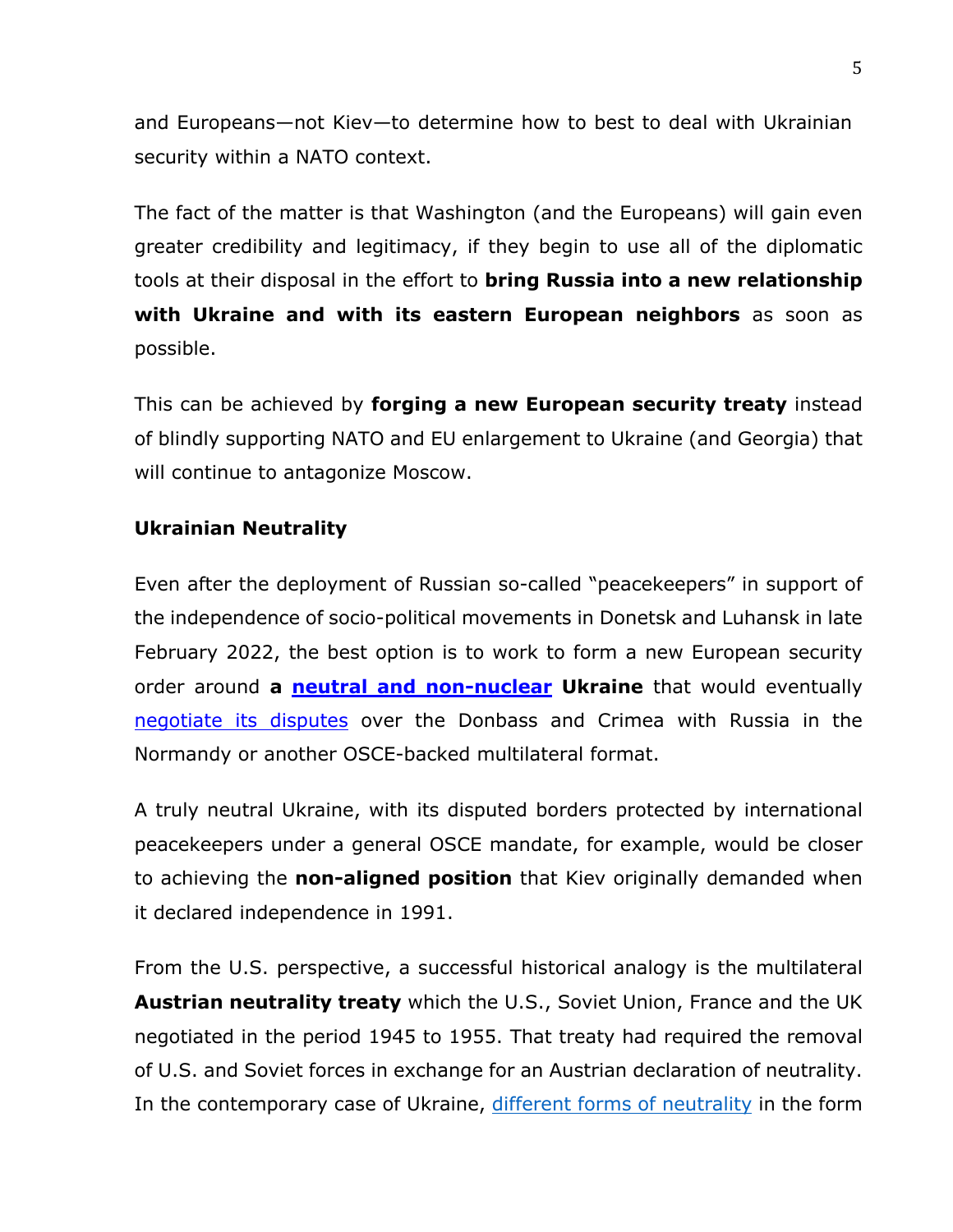of military non-alignment could be negotiated that would permit Kiev obtain purely defensive capabilities and to participate in UN, OSCE, or other multilateral activities.

## **The option of bringing Ukraine into NATO should be ruled out entirely.**

The proposal that NATO could delay membership for Kiev for another 10 or 20 years will not work as there is no way Ukraine-Russian relations can remain unsettled for that long without provoking further tensions.

As Moscow does not trust US and NATO intentions after the air war over Kosovo in 1999 and also due to other more recent concerns – such as nuclear modernization, the deployment of Missile Defense systems in eastern Europe, renovated U.S. tactical nuclear weaponry - Moscow wants to negotiate a new European security order NOW and not in the future.

## **The Lack of U.S. Diplomatic Innovation**

The dilemma is that support for NATO expansion limits U.S. diplomatic flexibility by overlooking the **full range of diplomatic options** that could bring lasting peace. These options include a French, German and European Union rapprochement with Moscow, as proposed by French President Macron, and that is aimed at establishing a new European security order. Yet such an approach still requires the backing of the U.S. and NATO.

The deeper problem is that the **U.S. and NATO members need to overcome their** *hubris*, or excessive pride, and begin to fully back a European rapprochement with Russia. In such a way, the U.S. and NATO can more easily retreat on their 2008 Bucharest promise to bring Ukraine into NATO without significantly harming U.S. and NATO credibility.

The U.S. and Europeans **could still back the defense of a neutral Ukraine** and help develop the country—while also working more closely with Moscow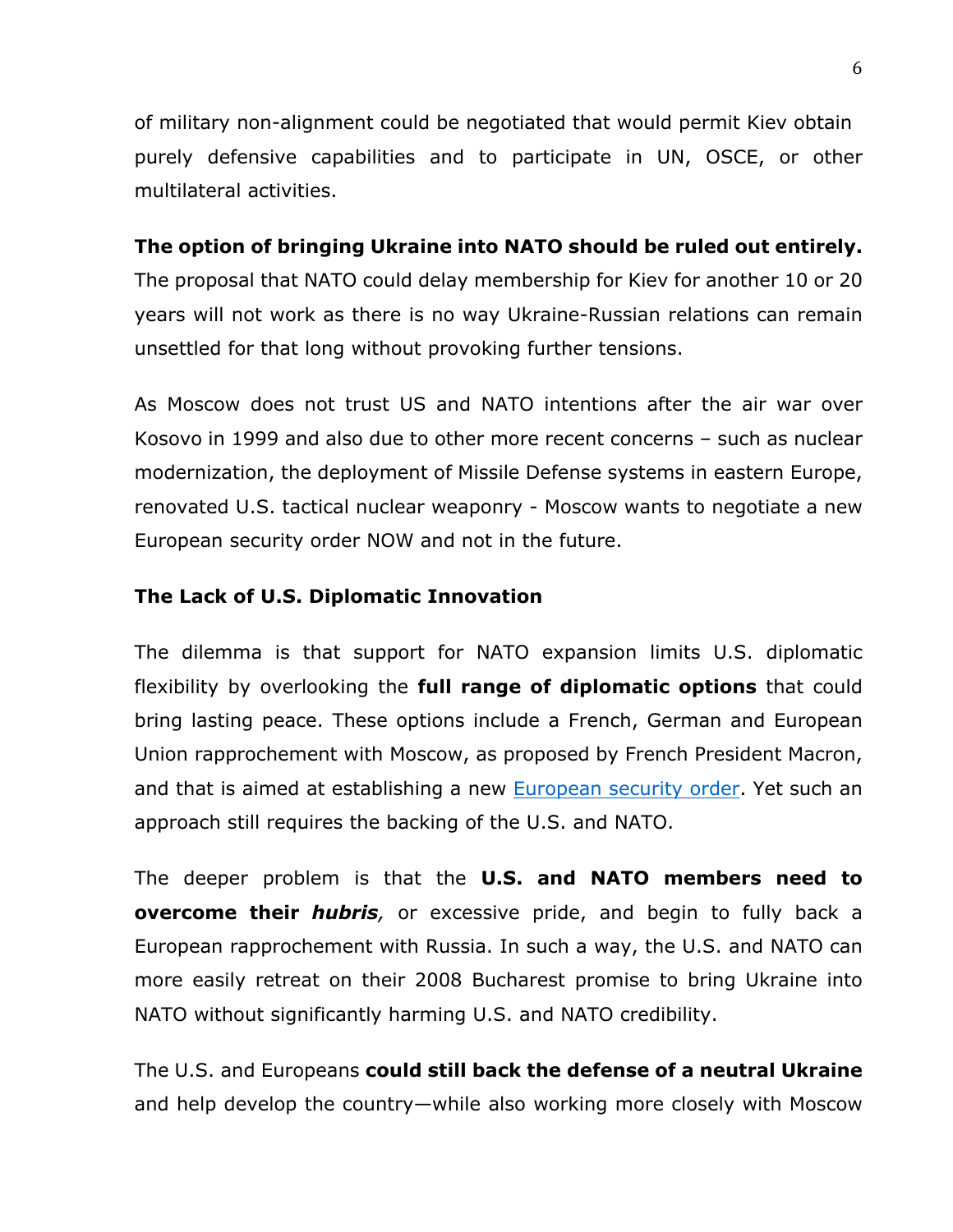where possible. Moreover, a U.S.-EU-Russian rapprochement over a neutral Ukraine could then lead to an even more general European Security accord much as was proposed by Moscow and discussed in Track II diplomacy after the 2008 Georgia-Russia war. At that time such a European Security accord failed to be pursued by the Obama-Biden administration.

## **Global Strategy**

It is time for decisive U.S. and EU diplomatic action.

Yet can the Biden administration, as it has promised, engage in a truly **"relentless" and multilateral diplomacy** that will prove flexible enough to achieve a modicum of peace? Or will Biden continue to pursue his own version of Trump's 'Peace through Strength' doctrine that appears to be pressing Russia, China and Iran even closer together by tightening U.S. alliances with NATO, the Europeans, including Sweden and Finland, plus Japan, India and Australia?

The dilemma is that without **significant geopolitical concessions and real compromise with Moscow**, the threat of NATO pressures and strong sanctions could potentially make successful diplomacy much more difficult to achieve in the future, negatively impacting the European economy and the continent's political unity, while indirectly raising global energy prices. The Biden administration has begun to implement "the first tranche" of punitive sanctions on two major Russian banks and on the country's sovereign debt. This means that Moscow will not be permitted to raise finance from the U.S. and Europe or trade new debt on U.S. or European markets.

In addition to most likely harming the Europeans more than Russia, **strong sanctions** plus military pressures without significant geopolitical compromises will not provide sufficient deterrence versus a possible Russian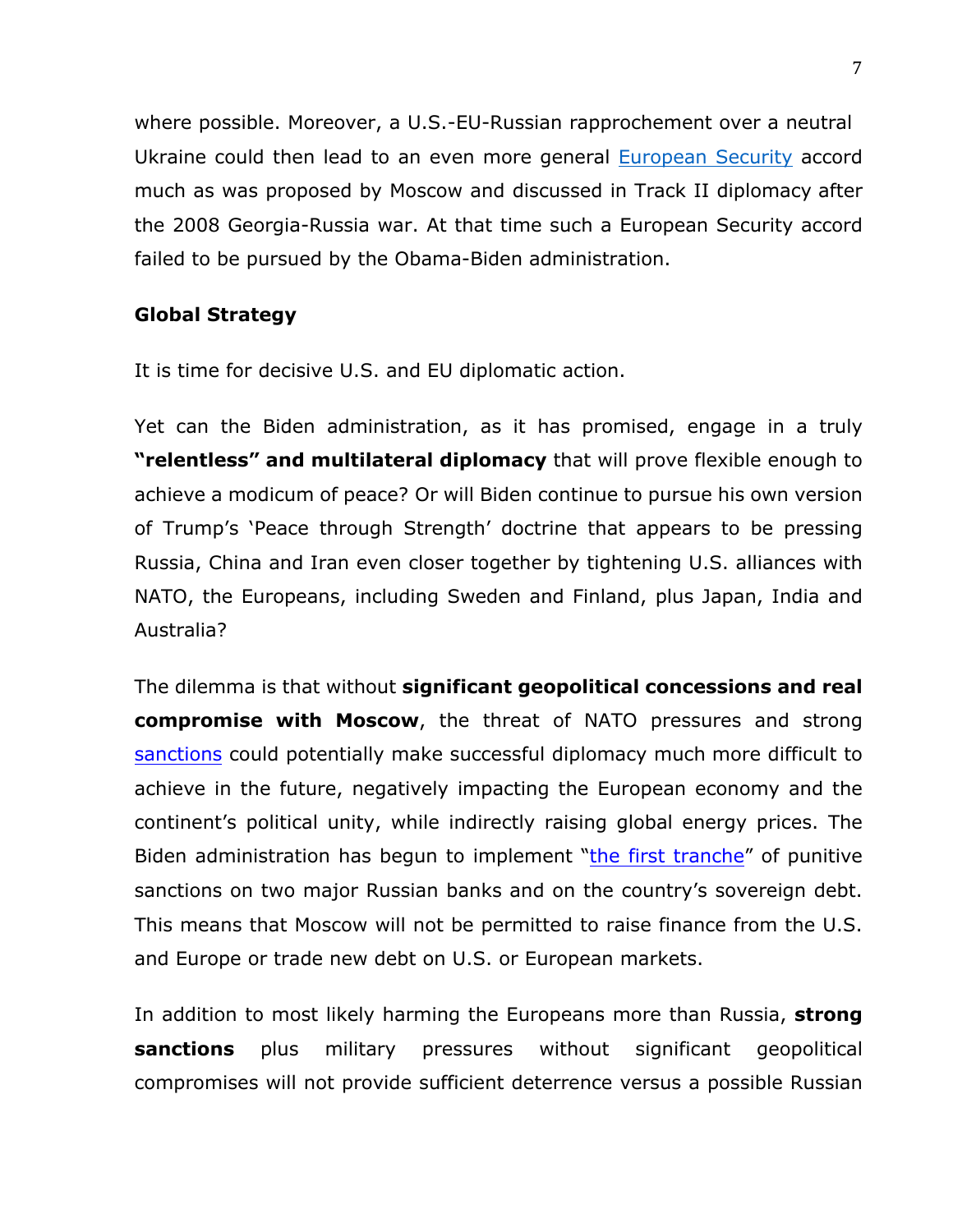invasion of Ukraine outside the Donbass—in large part as Moscow can turn to Beijing for an even closer political-economic, financial, and defense alliance.

Instead of pressing for sanctions that will prove counter-productive, Washington should be **pushing for deconfliction and de-escalation** by urging the implementation of treaties that deal with both nuclear and conventional arms reductions and eliminations and that involve the no-first use of any form of Weapon of Mass Destruction, including cyber weaponry.

And instead of boosting a panoply of new weapons systems, the U.S. and Europeans should be **boosting diplomacy** by working for geopolitical and economic compromises with Moscow, China, Iran and North Korea, among other actual and potential rivals—in order to prevent the real possibilities of war among the world's major powers.

# **International recognition of Ukraine as an officially neutral country would represent the first step toward regional and global peace.**

 

*Hall Gardner is a professor and former Chair from 1993 to 2020 of the History and Politics Department at the American University of Paris. His website is: www.hallgardner.com.*

<sup>1</sup> *This article is an updated and revised version of the article "The NATO-Russia-Ukraine Train Wreck: Options for Peace," which first appeared in the* Wall Street International Magazine *on February 18, 2022.*

<sup>2</sup> Hall Gardner, *Dangerous Crossroads: Europe, Russia and the Future of NATO* (Praeger, 1997)

<sup>3</sup> Hall Gardner, *NATO Expansion and US Strategy in Asia* (Palgrave, 2013).